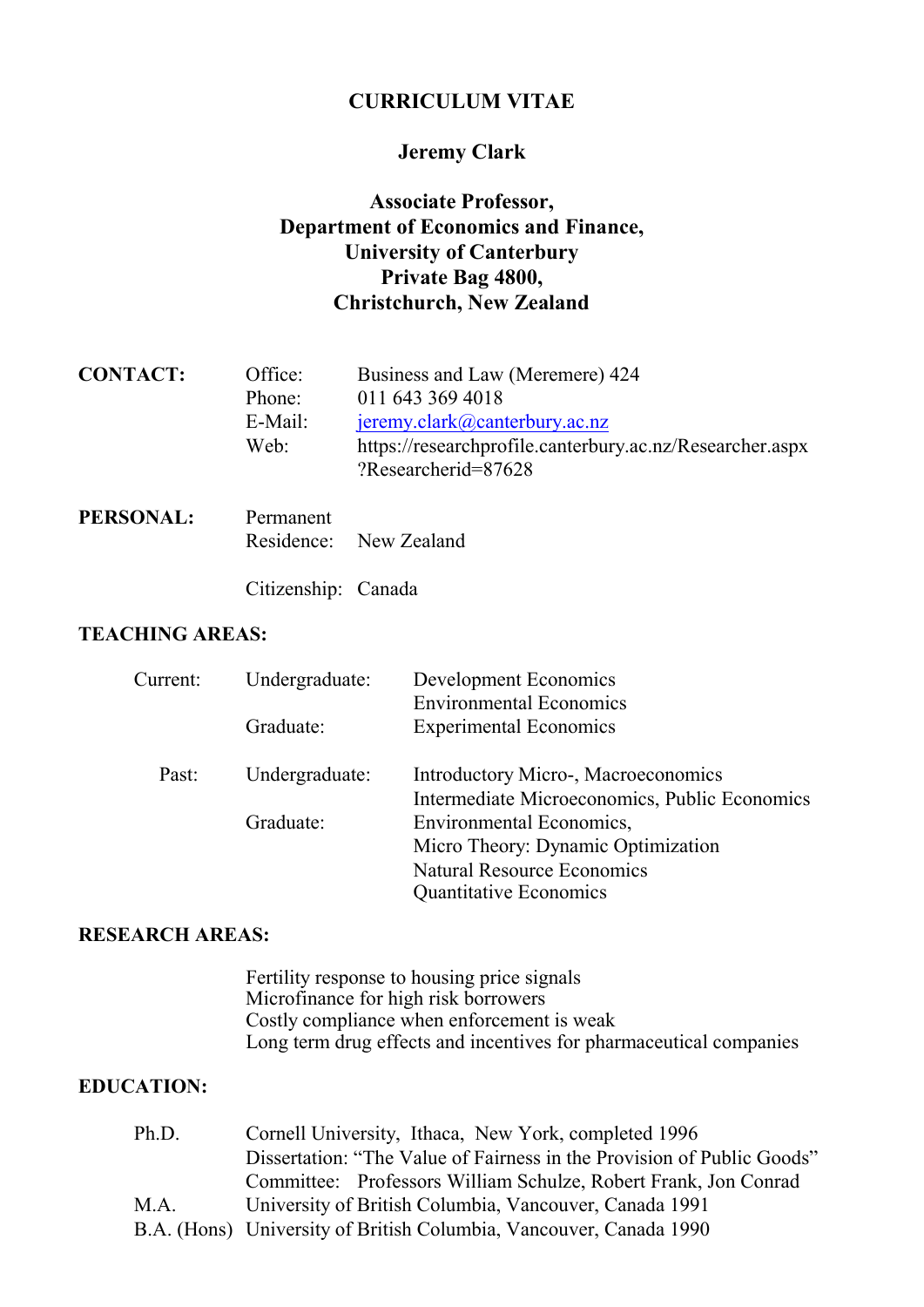## WORK EXPERIENCE:

- 1. 2005-present, Associate Professor, Department of Economics, University of Canterbury, Christchurch, New Zealand
- 2. 2002-2005, Senior Lecturer, Department of Economics, University of Canterbury
- 3. 1998-2002, Lecturer (= North American Assistant Professor with tenure), Department of Economics, University of Canterbury
- 4. 1996-1998, Visiting Assistant. Professor, Department of Economics, University of British Columbia.

#### CONFERENCE AND SEMINAR PRESENTATIONS (Not at own university):

- 2021 Canadian Economics Association Meetings, Ex Ordo virtual Conference, June 3rd
- 2020 Seminar: University of Otago/NZ Economics e Seminar, November 27<sup>th</sup>
- 2020 Seminar: University of Auckland, Dept. of Economics, Auckland, October 23rd
- 2019 Economic Science Association Meetings, Vancouver, Canada, July 5th
- 2019 Seminar: Canada Mortgage and Housing Corporation, Multiple locations Skype, June 18<sup>th</sup>
- 2018 Seminar: University of Stirling, Dept. of Economics, October 30<sup>th</sup>
- 2018 Seminar: University of Birmingham, Dept of Economics, March 22<sup>nd</sup>
- 2018 Seminar: Imperial College, Dept of Infectious Disease Epidemiology, March 1<sup>st</sup>
- 2018 Seminar: University of East Anglia, School of Economics, February 20th
- 2017 Invited Speaker: Mulawarman University, Indonesia, Conference, October 18th
- 2017 Seminar: Simon Fraser University, Dept. of Economics, July 4th
- 2017 Seminar: University of Auckland, Dept. of Economics, March 10th
- 2016 Economic Science Association Meetings, Tucson, Arizona, November 12<sup>th</sup>
- 2016 Canadian Economics Association Meetings, University of Ottawa, June 4<sup>th</sup>
- 2016 Seminar: University of Victoria at Wellington, Dept. of Economics and Finance, March 11th
- 2015 Canadian Economics Association Meetings, Ryerson University, Toronto, May 30<sup>th</sup>
- 2014 Seminar: NZ Ministry of Education, Policy Division, Wellington, May 30<sup>th</sup>
- 2014 Brown Bag Seminar: University of Otago, Department of Economics, Dunedin, April 28<sup>th</sup>
- 2012 Seminar: University of Massachusetts Amherst, Dept. of Resource Economics, September 28<sup>th</sup>
- 2012 Seminar: University of Connecticut, Dept. of Economics, September 27th
- 2012 Canadian Economics Association Meetings, University of Calgary, June
- 2012 Seminar: Guelph University, Department of Economics, Guelph Ontario, March 23rd
- 2012 Seminar: University of Calgary, Department of Economics, Calgary, February 17th
- 2011 Tax Research Network Conference, Coventry, England, September
- 2010 American Economic Association Meetings, Atlanta, Georgia, January
- 2010 Economic Science Association Meetings, Tucson, Arizona, November
- 2010 Seminar: University of Queensland Department of Economics, Brisbane, October 29<sup>th</sup>
- 2009 Seminar: Seoul National University, Seoul, South Korea, December
- 2009 Seminar: University of New South Wales School of Economics, September 18<sup>th</sup>, Sydney
- 2009 Canadian Economic Association Meetings, University of Toronto, May
- 2008 Invited Workshop Presentation in Experimental Economics, University of Melbourne, August
- 2008 Canadian Economic Association Meetings, University of British Columbia, Vancouver, June
- 2008 Invited Workshop in Experimental Economics, University of Auckland, New Zealand, January
- 2007 Modelling and Simulation Society of Australia, New Zealand, Christchurch, December
- 2007 Invited Workshop Presentation, University of Melbourne, August, Melbourne
- 2007 European/North American Economic Science Association Meetings, June, Rome
- 2006 Invited Workshop Presentation, University of Melbourne, August, Melbourne
- 2005 Seminar: Cornell University, Dept. of Applied Economics, October, Ithaca, New York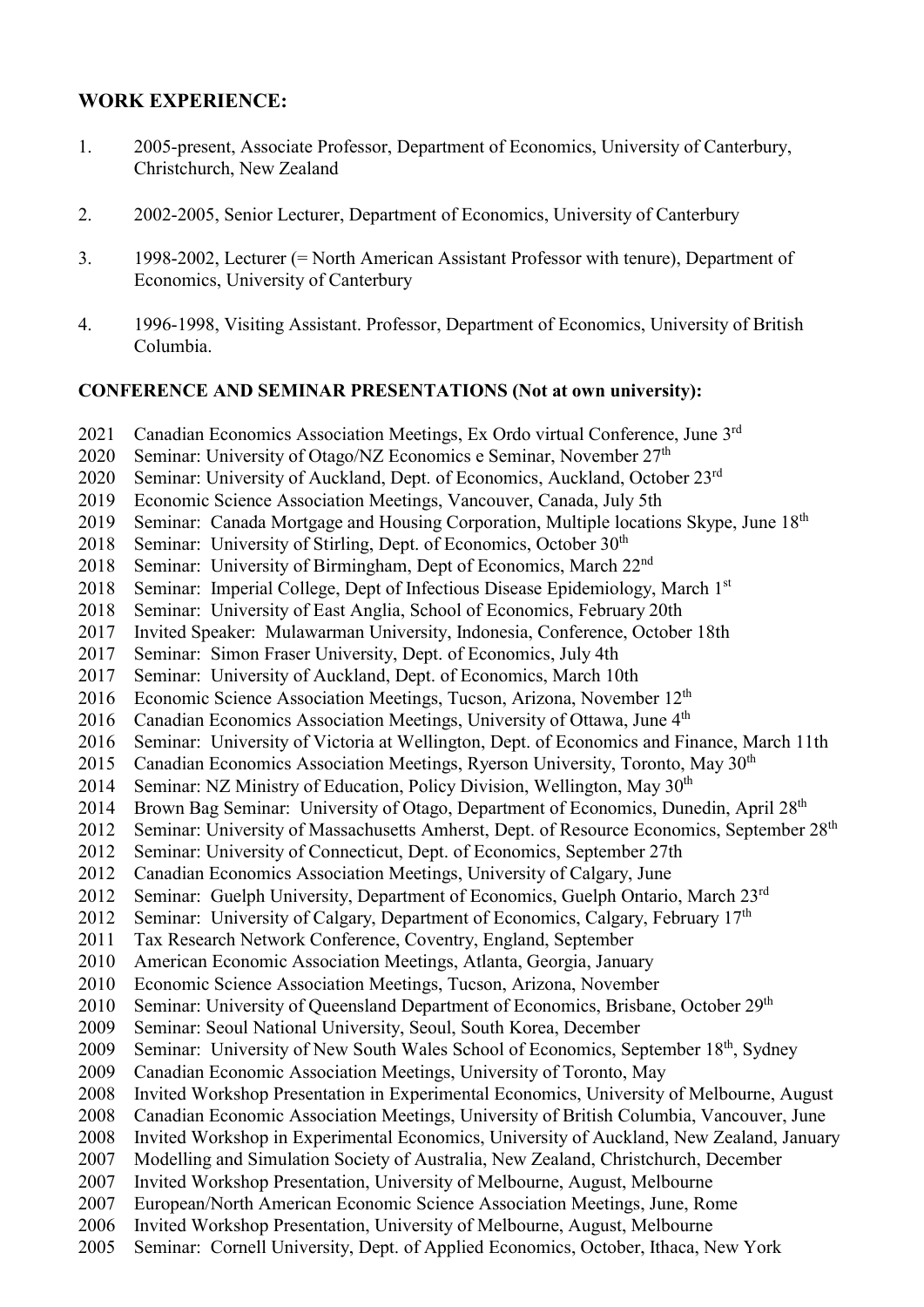#### CONFERENCE AND SEMINAR PRESENTATIONS (CONT'D):

- 2005 Seminar: McMaster University, Dept. of Economics, October, Hamilton, Ontario
- 2005 Seminar: University of Guelph, Dept. of Economics, October, Guelph Ontario
- 2005 Canadian Economic Association Meetings, May, Hamilton, Ontario
- 2005 Experimental Economics and Public Policy Workshop, April, Boone North Carolina
- 2004 Seminar: University of Auckland Dept. of Economics, October, Auckland
- 2003 Economic Science Association Meetings, October, Tucson Arizona
- 2003 Canadian Economic Association Meetings, May, Ottawa
- 2002 American Economics Association Meetings, January, Atlanta, Georgia
- 2002 World Congress of Environmental and Resource Economists, June, Monterey California
- 2001 European/North American Economic Science Association Meetings, June, Barcelona
- 2000 Canadian Economic Association Meetings, June, Vancouver
- 1999 Seminar: University of Otago, Dept. of Economics, Dunedin, New Zealand
- 1999 Seminar: University of Canterbury, Dept. of Psychology, Christchurch, New Zealand
- 1999 Economic Science Association Meetings, June, Lake Tahoe, Nevada
- 1998 Joint Economic Science Association Meetings, June, Mannheim, Germany
- 1998 Seminar: Wilfred Laurier University, Dept. of Economics, March, Waterloo Ontario
- 1998 Seminar: Carleton University, Dept. of Economics, March, Ottawa
- 1998 Seminar: Swarthmore College, Dept. of Economics, March, Swarthmore Pennsylvania
- 1997 Economic Science Association Meetings, September, Tucson, Arizona
- 1997 Public Choice Society Meetings, March, San Francisco

### REFEREEING:

American Economic Review (2006, 2009, rev2010, 2011), American Journal of Political Science (2007), Economic Bulletin (2012, rev2012), Economic Inquiry (1999, 2003, 2004, 2010, 2015), Economic Journal (2009, 2012), American Journal of Agricultural Economics (2018), Environmental and Resource Economics (2004, 2010, 2012, 2012rev, 2014, 2014, 2014rev), European Economic Review (2007,2008), Experimental Economics (2005,2008, 2011, 2012, 2012rev, 2012rev#2, 2013, 2014, 2015, 2016, 2016rev, 2018), Journal of the Economic Science Association (2016, 2019, 2021), Games and Economic Behavior (2007), Journal of Economic Behavior and Organization (1997, 2010a, 2010b, 2014, 2014r1, 2020), Journal of Environmental Economics and Management (2008, 2010a, 2010b), The Journal of Economic Education (2001, 2002, 2004, 2009), Journal of Economic Psychology (2009, 2011, 2014, 2015r, 2017), Journal of Economic Surveys (2008), Journal of Environmental Planning and Management (2012, 2013rev), Journal of Industrial Economics (2011), Journal of Public Economics (2003, 2004), Public Finance Review (2010, 2016), Social Choice and Welfare (2010) The Journal of Socio-Economics/Journal of Behavioral and Experimental Economics (2008, 2009a, 2009b, 2009c, 2011, 2017, 2020), The Journal of Economic Dynamics and Control (2012), National Science Foundation Grants (1998, 2006), Nonprofit and Voluntary Sector Quarterly (2018), Social Sciences and Humanities Research Council Grant (2010, 2014), New Zealand Economic Papers (2007, 2008, 2011, 2012r, 2018), Oxford Economic Papers (2009), Resource and Energy Economics (2013, 2014rev), National Research Foundation of Korea – Global Research Network Program (2014), Journal of Risk and Uncertainty (2015), Economic Record (2016), Resources Policy (2017, 2018a, 2018b, 2018arev, 2018brev, 2020, 2020rev, 2021a, 2021b, 2021c, 2021d), Canadian Journal of Economics (2019, 2020r, 2021), Quarterly Review of Economics and Finance (2019), Empirical Economics (2019, 2020rev) Organizational Behavior and Human Decision Processes (2020, 2020r), Ecological Economics (2020), Eurasian Geography and Economics (2021), Political Behavior (2021), Journal of Regulatory Economics (2021), Journal of Economics, Race, and Policy (2021)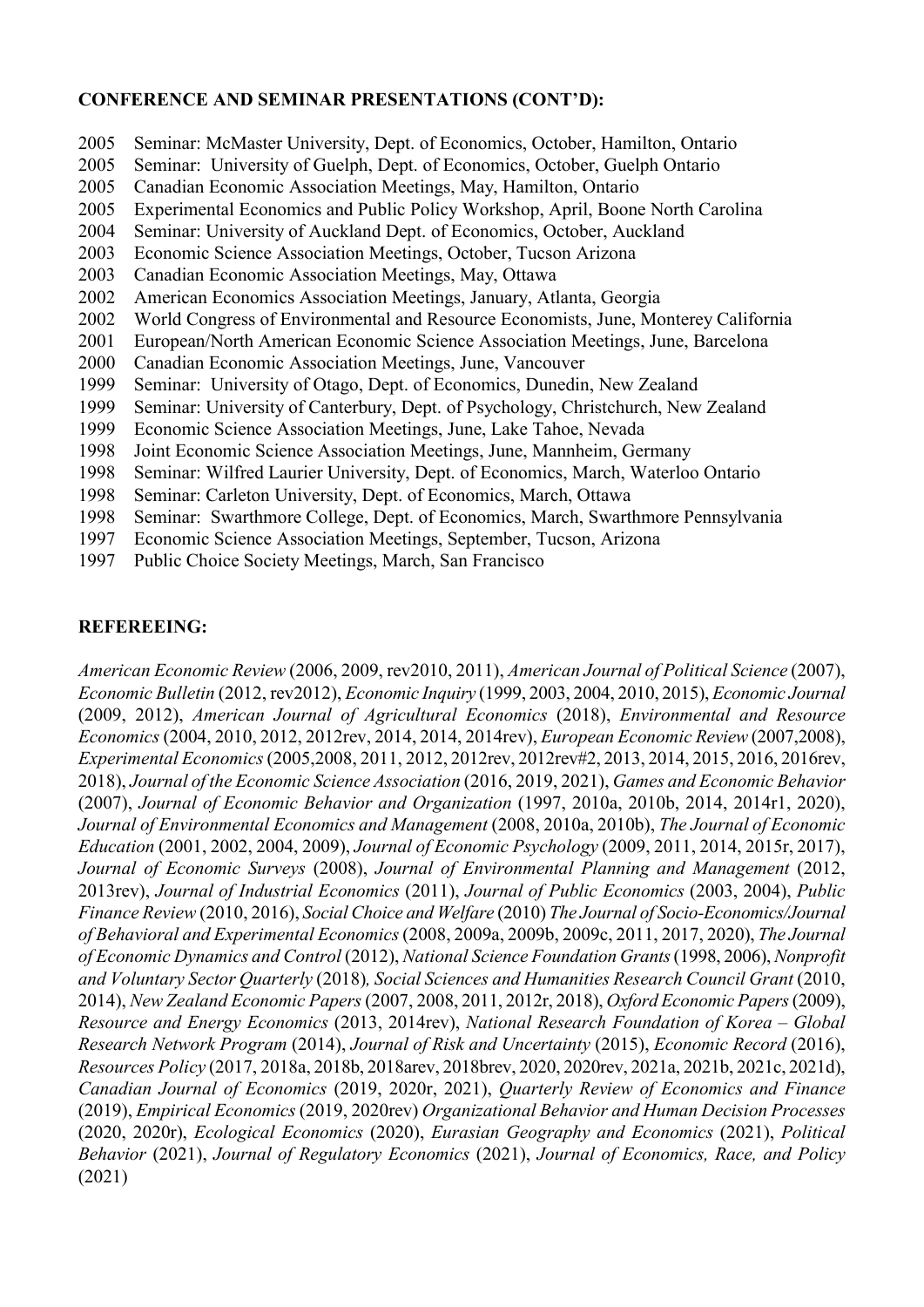### PUBLICATIONS IN REFEREED JOURNALS:

- 1. Bialkowski, Jedrzej and Jeremy Clark (2021) "The Effects of Drug Safety Warnings on Drug Sales and Share Prices" Health Economics http://dx.doi.org/10.1002/hec.4440
- 2. Clark, Jeremy and John Spraggon (2021) "Increasing microfinance risk tolerance through revenue sharing: An experiment" *Applied Economics* http://dx.doi.org/10.1080/00036846.2021.1983140
- 3. Mosavi, Amir and Jeremy Clark (2021) "The Effects of Resource Use on Human Capital Accumulation: A Literature Review" Journal of Economic Surveys DOI: 10.1111/joes.12441
- 4. Hilmawan, Rian and Jeremy Clark (2021) "Resource dependence and the causes of local economic growth: An empirical investigation" Australian Journal of Agricultural and Resource Economics, 65, pp. 596-626
- 5. Clark, Jeremy and David Dickinson (2020) "The effect of sleep on public good contributions and punishment: Experimental evidence" PLOS ONE 15(10), e0240324. https://doi.org/10.1371/journal.pone.0240324
- 6. Hilmawan, Rian and Jeremy Clark (2019) "An investigation of the resource curse in Indonesia" Resources Policy 64, pp. 1-17 https://doi.org/10.1016/j.resourpol.2019.101483
- 7. Clark, Jeremy and Ana Ferrer (2019) "The effect of house prices on fertility: Evidence from Canada" Economics e Journal 13, article 38, pp. 1-32 http://dx.doi.org/10.5018/economicsejournal.ja.2019-38
- 8. Clark, Jeremy; Knowles, Stephen; and Arlene Ozanne (2018) "Emphasising the Problem or the Solution in Charitable Fundraising for International Development" Journal of Development Studies 54, 6, 1082-1094
- 9. Clark, Jeremy; Susmita Das and Andrea Menclova (2017) "Evaluating the effectiveness of school funding and targeting different measures of student disadvantage: Evidence from New Zealand" Economic Record 93, 303, 576-599
- 10. Badeed, Ramez; Hooi Lean and Jeremy Clark (2017) "The evolution of the natural resource curse thesis: A critical literature survey" Resources Policy, 51, 123-134
- 11. Liu, Mimi and Jeremy Clark (2017) "The effect of the price or rental cost of housing on family size: A theoretical analysis with reference to New Zealand" New Zealand Economic Papers 51, 3, 281-301
- 12. Alm, James; Jeremy Clark and Kara Liebel (2016) "Enforcement, Socio-economic Diversity, and Tax Filing Compliance" Southern Economic Journal, 82, 3, 725-747
- 13. Bruce, Chris and Jeremy Clark (2015) "Collaborative environmental negotiation with private nonverifiable information: an experimental test" Journal of Environmental Economics and Policy, 4, 1, January, 82-104
- 14. Armstrong, Hayden and Jeremy Clark (2013) "Does higher social diversity affect people's contributions to local schools? Evidence from New Zealand." New Zealand Economic Papers, 47, 2, 188-233.
- 15. Clark, Jeremy and Bonggeun Kim (2012) "The effect of neighbourhood diversity on volunteering: Evidence from New Zealand" The B.E. Journal of Economic Analysis and Policy, 12, (Topics), Article 5 (47pp).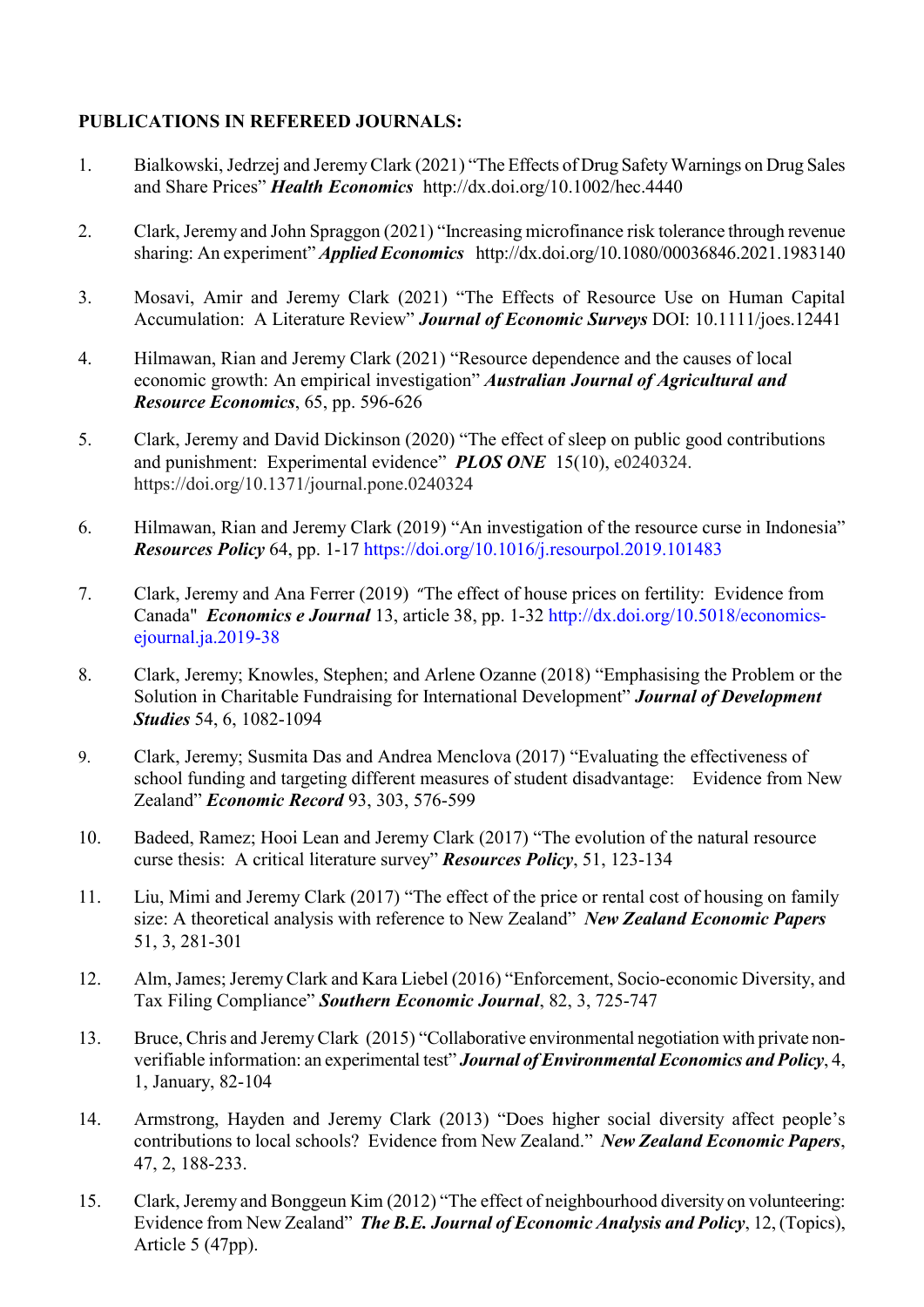## PUBLICATIONS IN REFEREED JOURNALS (CONT'D):

- 16. Bruce, Chris and Jeremy Clark (2012) "The impact of entitlements and equity on cooperative bargaining: an experiment" Economic Inquiry, 50, 4, 867-879
- 17. Thornton, Samuel and Jeremy Clark (2010) "Does higher social diversity lower people's contributions to public goods? The case of volunteering in New Zealand" New Zealand Economic Papers, 44, 1, 27-60.
- 18. Bruce, Chris and Jeremy Clark (2010) "The efficiency of direct public involvement in environmental policy making: an experimental test" *Environmental and Resource* Economics, 45, 157-182. (Lead article)
- 19. Chung, Chul; Clark, Jeremy; and Bonggeun Kim (2009) "Is the growing skill premium purely a metropolitan issue?" Economic Letters, 102, 73-75.
- 20. Clark, Jeremy and Lana Friesen (2009) "Overconfidence in forecasts of own performance: an experimental study" The Economic Journal, 119, January, 229-251.
- 21. Clark, Jeremy and Lana Friesen (2008) "The causes of order effects in contingent valuation surveys: an experimental investigation" The Journal of Environmental Economics and Management, 56, 195-206.
- 22. Clark, Jeremy and Bonggeun Kim (2007) "Paying vs. waiting in the pursuit of specific egalitarianism" Oxford Economic Papers, 59, 3, 486-512.
- 23. Clark, Jeremy; Kim, Bonggeun; Poulton, Richie and Barry Milne (2006) "The role of low expectations in health and education investment and hazardous consumption" Canadian Journal of Economics, 39, 4, 1151-1172.
- 24. Peters, Elizabeth; Unur, Sinan; Clark, Jeremy and William Schulze (2004) "Free-riding and the provision of public goods in the family: a laboratory experiment" International Economic Review, Vol. 45, No. 1, February, 283-299.
- 25. Clark, Jeremy; Friesen, Lana and Andrew Muller (2004) "The good, the bad and the regulator: an experimental test of two conditional audit rules" Economic Inquiry Vol. 42, 1, January, 69-87.
- 26. Clark, Jeremy. (2002) "House money effects in public good experiments." *Experimental* Economics, Vol. 5, No. 3, 223-231.
- 27. Poe, Gregory; Rondeau, Daniel; Clark, Jeremy and William Schulze (2002) "Provision point mechanisms and field validity tests of contingent valuation." *Environmental and Resource* Economics, Vol. 23, No. 1, 105-131.
- 28. Clark, Jeremy. (2002) "Recognizing large donations to public goods: an experimental test." Managerial and Decision Economics, 23, 33-44.
- 29. Rose, Steven K.; Clark, Jeremy; Poe, Gregory L., Rondeau, Daniel and William Schulze. (2002) "The private provision of public goods: tests of a provision point mechanism for funding green power programs." Resource and Energy Economics, 24, February 2002, 131-155.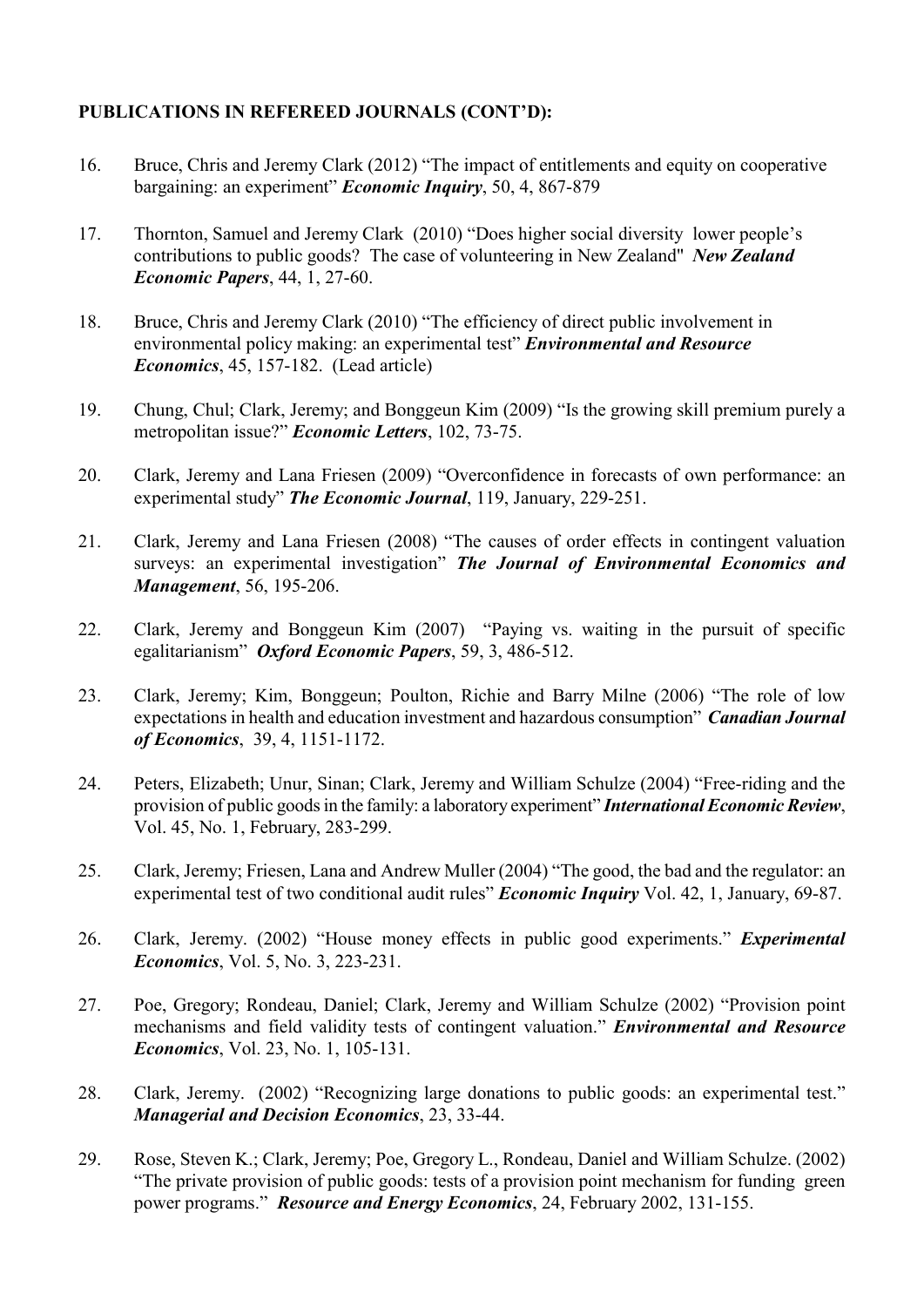## PUBLICATIONS IN REFEREED JOURNALS (CONT'D):

- 30. Ethier, Robert; Clark, Jeremy; Poe, Gregory and William Schulze. (2000) "A comparison of hypothetical phone and mail contingent valuation responses for green-pricing electricity programs" Land Economics, 76, 1, 54-67.
- 31. Clark, Jeremy. (1998) "Fairness preferences and optimization skills: are they substitutes? An experimental investigation" Journal of Economic Behavior and Organization, 34, 541- 557.
- 32. Clark, Jeremy. (1998) "Fairness in public good provision: an investigation of preferences for equality and proportionality." Canadian Journal of Economics, 31, 3, 708-729

# OTHER PUBLICATIONS: Conference Proceedings:

- 33. Clark, Jeremy and Jedrzej Bialkowski (2021) "Market immunity? How public safety warnings have little impact on drug sales volumes or company share prices" **The Conversation New** Zealand Nov. 11<sup>th</sup> https://theconversation.com/market-immunity-how-public-safety-warningshave-little-impact-on-drug-sales-volumes-or-company-share-prices-169459
- 34. Bruce, Chris and Jeremy Clark (2007) "The efficiency of direct public involvement in environmental policymaking: An experimental test" In Oxley, L. and Kulasiri, D. (eds) MODSIM 2007 International Congress on Modelling and Simulation. Modelling and Simulation Society of Australia and New Zealand, December 2007, pp. 1191-1197.

# WORKS IN PROGRESS:

- 35. Clark, Jeremy; Francois, Abel, and Olivier Gergaud "Electoral Turnout and Social Capital"
- 36. Badeeb, Ramez; Jeremy Clark and Abey Philip "The nonlinear effects of oil rent dependence on Malaysian manufacturing: Implications from structural change using a Markov-switching model" Submitted to Energy Economics

# OTHER PAPERS:

- 37. Clark, Jeremy "The effects of altruism on the efficiency of public good mechanisms." University of Canterbury Dept. of Economics Discussion Paper 9905.
- 38. Clark, Jeremy "In search of ethical preferences in private markets: the demand for Chilean wine in Canada from 1962 to 1994" University of Canterbury Dept. of Economics Discussion Paper 9904.
- 39. Clark, Jeremy and Bonggeun Kim "Differential time and money pricing as a mechanism for inkind redistribution." University of Canterbury Dept. of Economics Discussion Paper

# PROFESSIONAL AND UNIVERSITY SERVICE:

Member of Editorial Board: Resources Policy (2021-) Agricultural and Resource Economics Review (2014-) Journal of Socio-Economics (2008-) Korean Economic Review (2008-),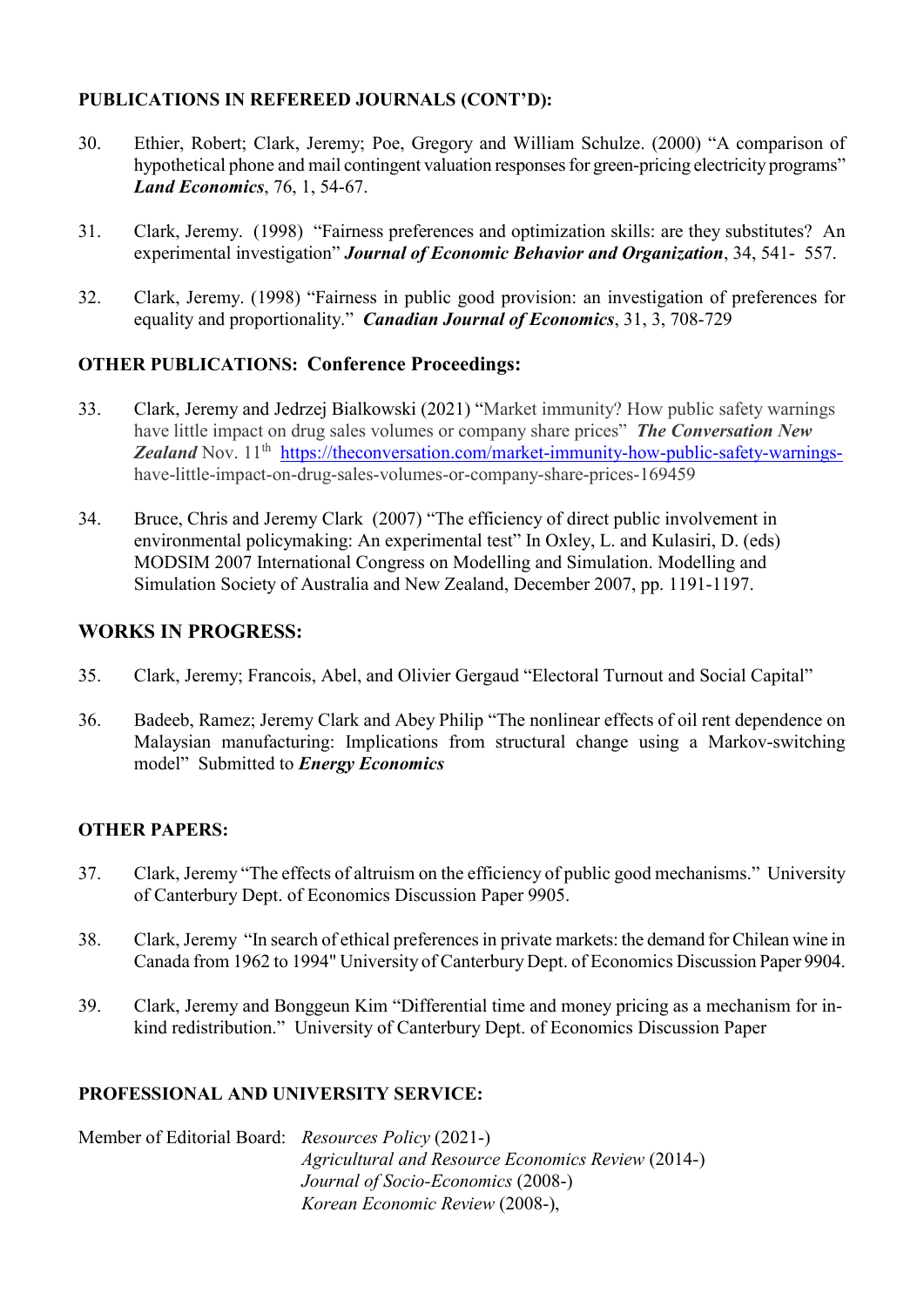### PROFESSIONAL AND UNIVERSITY SERVICE (CONT'D):

Member: University of Canterbury Academic Board, 2020- Sub-committee on Improving Recruitment and Retention

Member: College of Business and Law Staffing Committee, University of Canterbury 2020-

Member: School of Business Research Committee, University of Canterbury, 2020-

Scientific Program Committee, 6th World Congress of Environmental and Resource Economists (WCERE), June  $25<sup>th</sup> - 29<sup>th</sup> 2018$ . Refereed 8 submissions.

Head of Department of Economics and Finance: 2013-2015.

Recruitment Committee, Department of Economics and Finance, 2016

Condliffe Lecture Organizer, Department of Economics and Finance, 2016

University Scholarships Advisory Committee, Member School of Business and Law, 2016

Internship Project Supervisor: Recreation Value of Godley Head Reserve for DOC, 2016

Organizer, PhD Oral exam, Mantobaye Moundigbaye, May 2017

Second stage grading committee for Masters 60 pt theses, Department of Economics and Finance, March 2019.

Chair of session and judge of 5 PhD student presentations for the Canterbury Post Graduate Showcase (University of Canterbury and Lincoln University), November  $19<sup>th</sup>$ , 2014

Member of 6 person committee judging "Agricultural and Resource Economics Review Best Paper Award" for presentation at June Annual Meeting of NAREA meetings, Rhode Island, 2015. Asked by Arnab Basu of Cornell University to ranked finalist papers.

Member of committee judging "Agricultural and Resource Economics Review Best Paper Award" for 2017, and again in 2019, along with the ARER Young Scholar Award.

Requested and did provide review comments for proposed one year Master of Economics by Otago University, September 2015

External Examiner, PhD dissertation at University of New South Wales "Experiments on the Determinants of Asset Price Bubbles" by Debapriya Jojo Paul, School of Banking and Finance

External Examiner, Masters thesis at Curtin University, Australia, "Investment Decisions Under an Emissions Intensity Target" by Beth Mary McMullen, School of Economics, Finance and Property

External Examiner, PhD dissertation at Victoria University Wellington "Three Essays in Health Economics" by Pranay Raj Panta, School of Economics and Finance, June 29<sup>th</sup>, 2021

Scientific Committee, European Association of Environmental and Resource Economists 18<sup>th</sup> Annual Conference in Rome, June 29<sup>th</sup>-July 2<sup>nd</sup> 2011. Refereed submissions.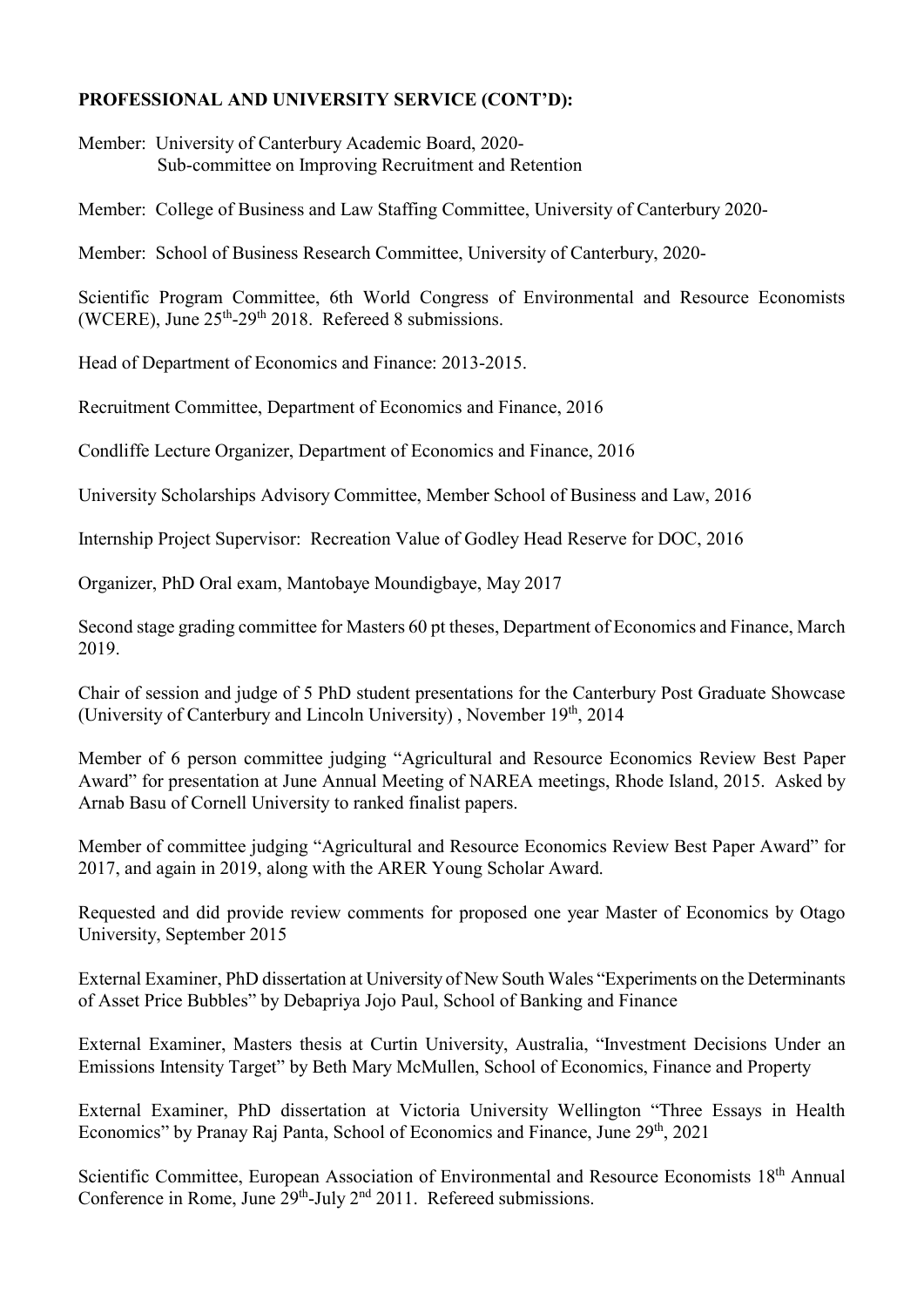## PROFESSIONAL AND UNIVERSITY SERVICE (CONT'D):

Organised session on "Heterogeneity and Public Good Provision" for the American Economic Association meetings in Atlanta in January 2010. The session included papers by myself with Bonggeun Kim, Robert Oxoby (University of Calgary), Angela de Oliveira ( U. Massachusetts Amherst), and Lois Putterman (Brown University). Discussants: James Cox, Mark Isaac, Ted Bergstrom, Susan Laury; Chair: John List.

Judge of PhD student submissions: Asia-Pacific Economic Science Association Meetings, Melbourne, Australia, Feb. 18-21st, 2010

Departmental Promotions Consultation Committee: 2009, 2011, 2020, 2021

Tenure Referee, University of York, Canada, 2009

Member, College of Business and Economics Staffing Committee, University of Canterbury, 2007-2009.

Member, Dept. of Management Head of Department Selection Committee, November 2008

Graduate Studies Coordinator, Department of Economics, University of Canterbury, 2004, 2008-2010

Head of Department of Economics, University of Canterbury, March – December 2006.

Member of Academic and Teaching Committee, Dept of Economics, University of Canterbury 2001-2004

Recruitment for Department of Economics, first round interviews in 2000 and 2001

Comments: "Consumer social learning and industrial dynamics" Carlos Fernandez-Marquez, Francisco Fatas-Villafranca, Francisco Vazquez

Comments: "Effects of shale oil production, capital, and labour on economic growth in the United States: A maximum likelihood analysis of the resource curse hypothesis."

Co-organised session with Angela Hung "New Perspectives on Risky Behavior" for the American Economic Association meeting Atlanta January 2002. Session papers by Douglas Bernheim and Antonio Rangel of Stanford University, Jeff Dominitz and Charles Manski of Carnegie Mellon and Northwestern University. Discussants Colin Camerer, George Lowenstein, David Laibson, and John Tauras.

Provided review for "Opening the black box of education: What the IDI can tell us about school effectiveness in New Zealand", by Joel Hernandez, The New Zealand Initiative, July  $9<sup>th</sup>$ , 2019

Supervision: PhD dissertation (co-supervision) by Peng Sun 2020- PhD dissertation (primary) by Rian Hilmawan 2016-2019 PhD dissertation (associate) by Assad Ali 2016-2019 PhD dissertation (associate) by Katarina Dankova 2013-2015. Masters thesis (primary) by Keith Hewitt "Social capital and voter turnout in New Zealand" 2020/21 Masters thesis (associate) by Shanshan Wei "Social influence in charitable giving" 2014/15 Masters thesis (primary) by Mimi Liu "The effects of house prices on fertility" 2014/15 Masters thesis (primary) by Mizna Mohamed, "Economic valuation of coral reefs: A case study of the costs and benefits of improved management of Dhigali Haa, a marine protected area in Baa Atoll, Maldives" 2006-2007. Masters thesis (primary) by Gerit Meyer-Hubbert, "Third Party Environmental Certification", 2000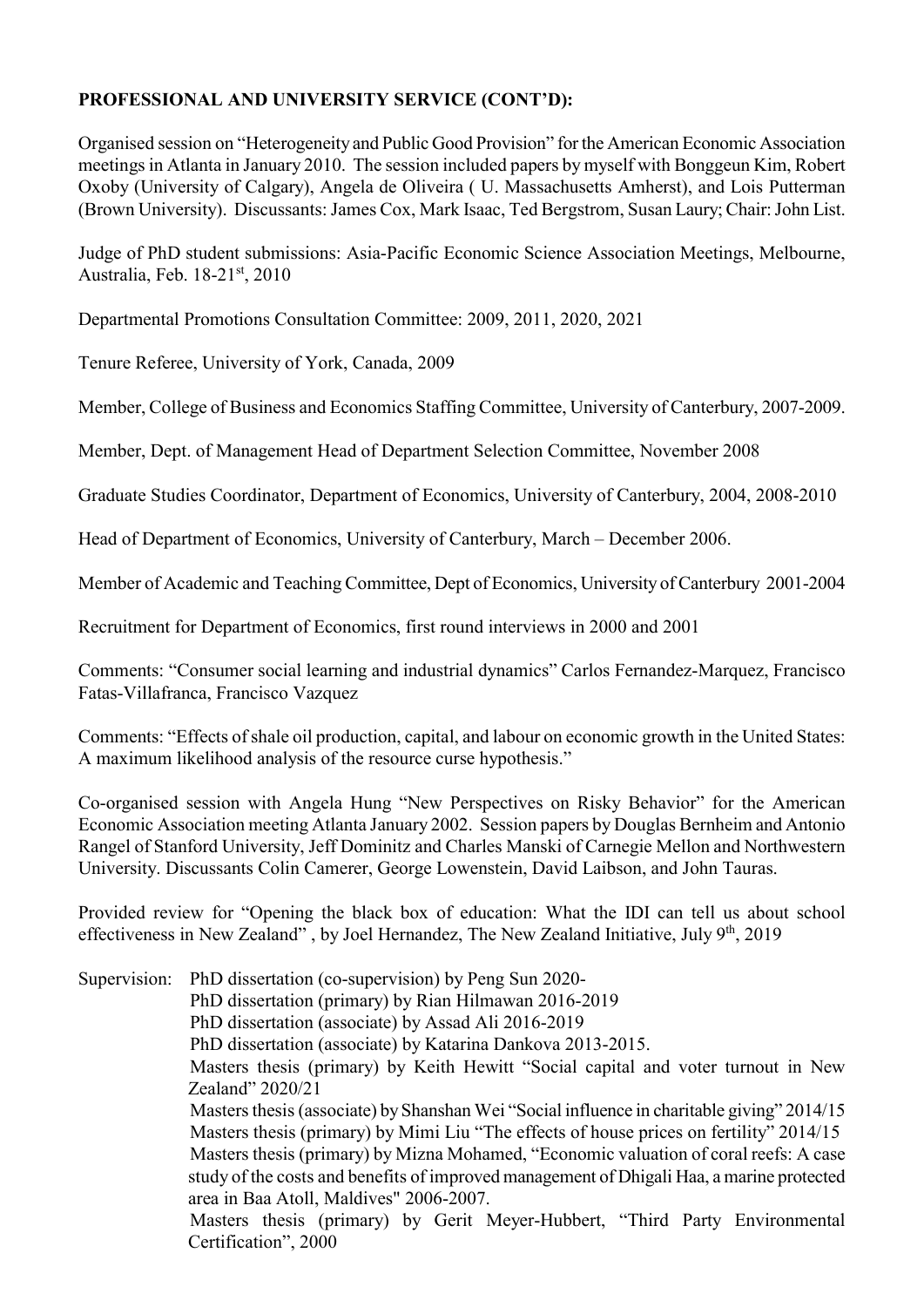Masters thesis (secondary) by Leo Shen, "Intergenerational Income Mobility of Nations", 2003

| Honours Research Project Supervision: | 1999 $(x2)$<br>2004(x1)<br>2007(x1)<br>2010(x2) | 2003(x2)<br>2006(x1)<br>2009(x1)<br>2011(x1) |
|---------------------------------------|-------------------------------------------------|----------------------------------------------|
|                                       | 2013(x2)                                        | 2019(x1)                                     |
|                                       |                                                 |                                              |

External examiner: Master of Applied Science thesis, Lincoln University, New Zealand, 1999 Ph.D. dissertation, Victoria University of Technology, Australia, 2002 PhD dissertation at University of New South Wales 2015 "Experiments on the Determinants of Asset Price Bubbles" by Debapriya Jojo Paul, School of Banking and Finance

### RESEARCH GRANTS:

- 1. Russell Sage Foundation, Small Grants Program in Behavioral Economics, 1995
- 2 Department of Economics (Canterbury) Contestable Research Grant 1998
- 3. Department of Economics (Canterbury) Contestable Research Grant 1999
- 4. Department of Economics (Canterbury) Contestable Research Grant 2000
- 5. Department of Economics (Canterbury) Contestable Research Grant 2001
- 6. University of Canterbury Contestable Research Grant U6487, obtained in 2001, use extended through 2005. Used for research papers  $#5$  and  $#6$ .
- 7. With Lana Friesen, Commerce Division Internal Grant, Lincoln University, 2005, for paper #6.
- 8. College of Business and Economics (Canterbury) Contestable Research Grant 2007, for paper #3.
- 9. College of Business and Economics (Canterbury) Contestable Research Grant 2008, for paper#20.
- 10. College of Business and Economics (Canterbury) Contestable Research Grant 2010, for paper #22.
- 11. With James Alm, United States Internal Revenue Service, TIRNO-10-P-00679 2010,for paper #22.
- 12. College of Business and Economics (Canterbury) Contestable Research Grant 2010, for paper #23.
- 13. School of Business and Economics (Canterbury) Contestable Research Grant 2014, for paper #2.
- 14. School of Business (Canterbury) Contestable Research Grant 2018, for paper #33.